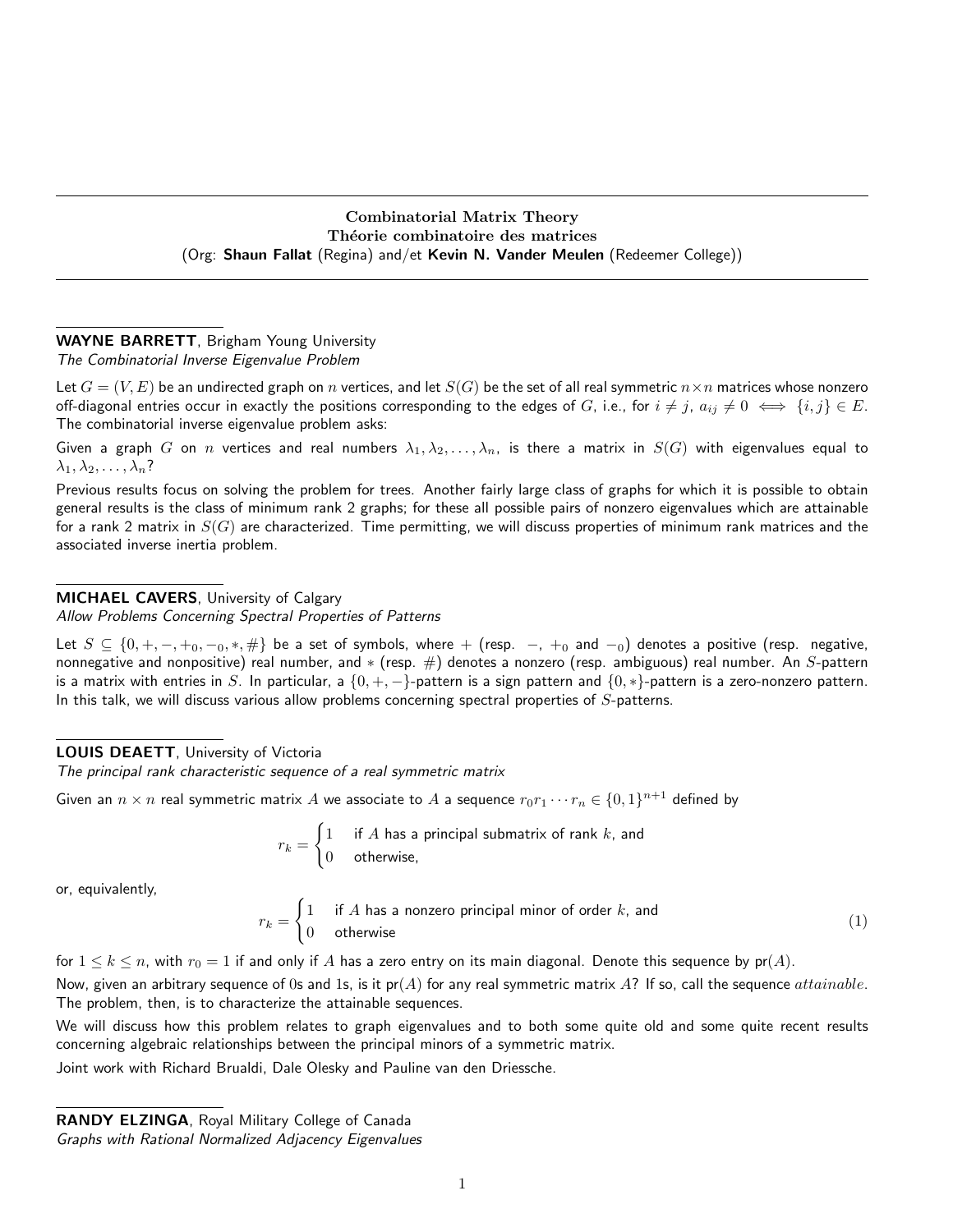If A is the adjacency matrix of a graph G and D is the diagonal matrix of vertex degrees, then the Laplacian matrix of G is  $L = D - A$ . Longstanding problems include determining which graphs have only integral adjacency eigenvalues and which have only integral Laplacian eigenvalues. The *normalized adjacency matrix* of  $G$  is  $N=D^{-1/2}AD^{-1/2}.$  I will show that the graphs with only integral normalized adjacency eigenvalues are graphs whose components are complete bipartite graphs, show that the analogous problem is to determine which graphs have only rational normalized adjacency eigenvalues, and present some results on trees with only normalized rational eigenvalues.

### **SHAUN FALLAT, University of Regina**

### On Two Colin de Verdiere Parameters of Chordal Graphs

Two important graph parameters, developed by Colin de Verdiere, are connected with the maximum nullity of certain real symmetric matrices associated with a given graph. In this talk, these parameters, called  $\mu$  and  $\nu$ , are calculated for chordal graphs.

YI ZHENG FAN, University of Regina Quadratic Forms on Graphs

The eigenvalues of a graph are defined as the eigenvalues of a certain matrix associated with that graph. Maximizing or minimizing an extreme eigenvalue in some class of graphs is a topic in spectral graph theory, from which we can understand the structure of graphs. The quadratic forms on graphs are combinatorial viewpoint or method on this topic, as it contains information on the graph structure and it has more meaning than the quadratic form of matrices. In this talk I will introduce the quadratic forms on graphs and illustrate it with some examples.

### CHRIS GODSIL, University of Waterloo Graph Spectra and Quantum Computing

If A is the adjacency matrix of a graph X, we define a transition matrix  $H_X(t)$  by

$$
H_X(t) := \exp(itA).
$$

This is a symmetric unitary matrix, underlying a so-called continuous quantum walk. Work in quantum computing leads to a number of questions which can be attacked using ideas from the theory of graph spectra. I will present examples, along with a number of open questions.

IN-JAE KIM, Minnesota State University Unordered multiplicity lists of Φ-binary trees

The unordered multiplicity lists of eigenvalues of a graph were introduced in the study of Inverse Eigenvalue Problem for graphs (IEP-G). In this talk we study the unordered multiplicity lists of Φ-binary trees, and discuss some other results related to the lists.

#### ZHONGSHAN LI, Georgia State University

Irreducible 4 by 4 sign patterns that require 4 distinct eigenvalues

A sign pattern (matrix) is a matrix whose entries are from the set  $\{+,-,0\}$ . Some necessary or sufficient conditions for a square sign pattern to require all distinct eigenvalues are presented. In particular, it is known that such sign patterns require a fixed number of real eigenvalues. The  $3 \times 3$  irreducible sign patterns that require 3 distinct eigenvalues have been identified previously. The  $4 \times 4$  irreducible sign patterns that require four distinct real eigenvalues and those that require four distinct nonreal eigenvalues are characterized. The  $4 \times 4$  irreducible sign patterns that require two distinct real eigenvalues and two distinct nonreal eigenvalues are investigated.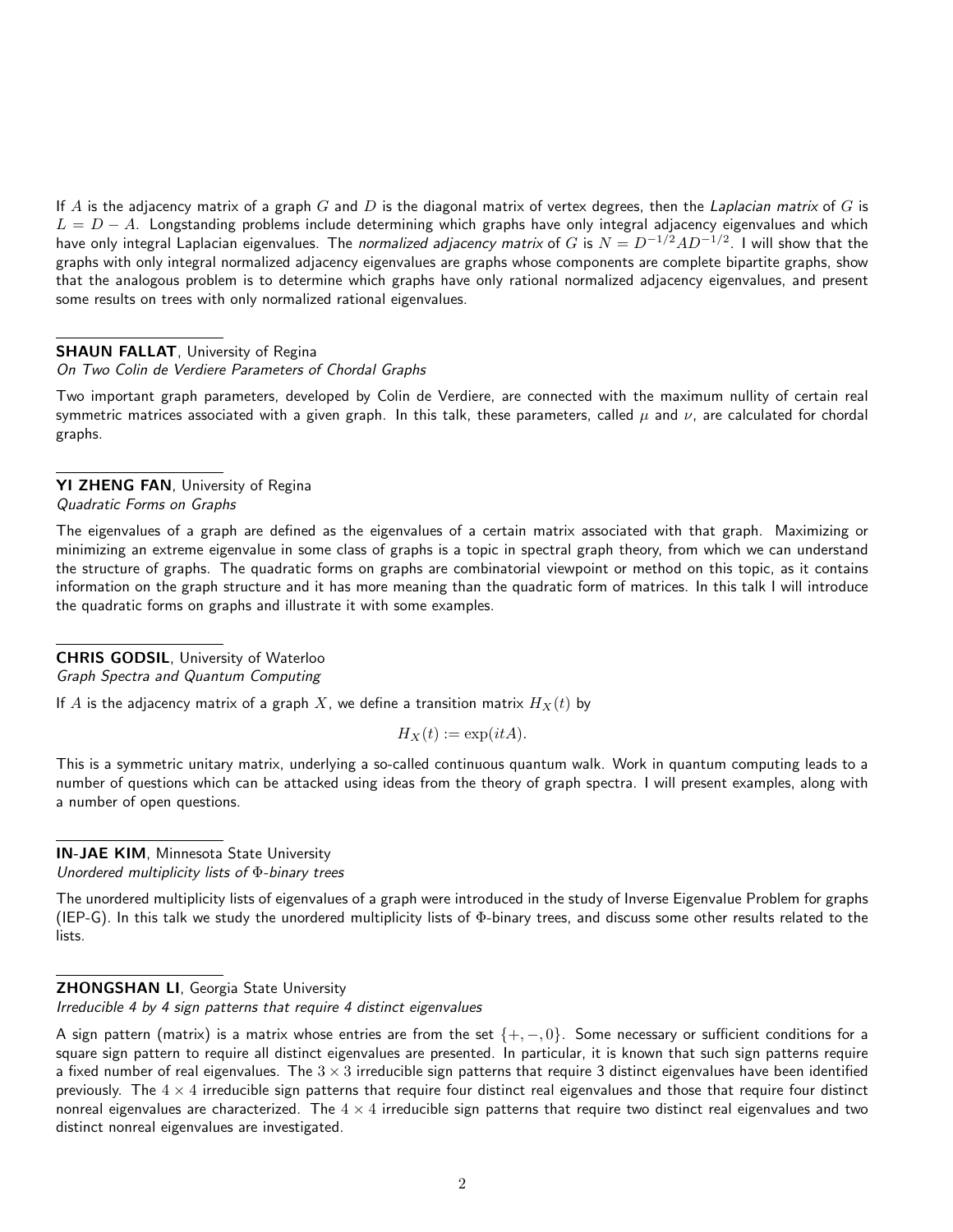### **JUDI MCDONALD, Washington State University** Spectrally Arbitrary Matrix Patterns that Depend on Field Structure

An nxn pattern P of zeros and stars (nonzeros) is said to be spectrally arbitrary over a field F provided any n-th degree monic polynomial in F[x] can be realized as the characteristic polynomial of a matrix formed from replacing the stars in P by nonzero elements from F. A pattern may be spectrally arbitrary over some fields, but not others. In this talk we will look at some specific patterns for which the algebraic properties of a given field play a critical role in whether or not the pattern is spectrally arbitrary for that field.

## KAREN MEAGHER, University of Regina

The Erdős-Ko-Rado Theorem: an algebraic perspective

The Erdős-Ko-Rado (EKR) Theorem is a major result in extremal set theory. It gives the exact size and structure of the largest system of sets that has the property that any two sets in the system have non-trivial intersection. There are many extensions of this theorem to combinatorial objects other than set systems, such as vectors subspaces over a finite field, integer sequences, partitions, and recently, there have been several results that extend the EKR theorem to permutations.

I will describe an algebraic method that can be used to prove the EKR theorem for several of these combinatorial objects. Using the eigenvalues of the adjacency matrix of an appropriately defined graph we can often bound the size of the largest intersecting set of objects. Further, by considering the structure of the eigenspace we can also determine the structure of these sets. I will present several examples where this works and show some open problems.

## VLADIMIR NIKIFOROV, University of Memphis

Extremal norms of graphs and matrices

The energy of a graph, a parameter introduced by Gutman and much studied recently, turns out to be just the nuclear norm of the adjacency matrix. Similar matrix norms seem to be interesting as well. Thus, this talk presents some extremal results about the Schatten and Ky Fan norms of the adjacency matrices of graphs and of matrices in general.

DALE OLESKY, University of Victoria

Sign Patterns with a Nest of Positive Principal Minors

A matrix  $A\in\ M_n\left(\mathbb{R}\right)$  has a nest of positive principal minors if  $PAP^T$  has positive leading principal minors for some permutation matrix  $P$ . A sign pattern is a matrix with entries  $\in$   $\{+,\;-,\;0\}$ . A sign pattern  ${\cal A}$  requires a nest of positive principal minors if every real matrix  $B$  with that sign pattern has a nest of positive principal minors, and  $A$  allows a nest of positive principal minors if there exists such a matrix  $B$  that has a nest of positive principal minors. Motivated by the fact that a matrix A with a nest of positive principal minors can be positively scaled so all its eigenvalues lie in the open right-half-plane, conditions are investigated so that a square sign pattern either requires or allows a nest of positive principal minors. This is joint work with Michael Tsatsomeros and Pauline van den Driessche.

## PAULINE VAN DEN DRIESSCHE, University of Victoria

Refined Inertia of Pattern Matrices

The refined inertia of a real matrix A of order n is an ordered quadruple  $(n_+, n_-, n_z, 2n_p)$  of nonnegative integers that sum to n, where  $n_+, n_-$  is the number of eigenvalues of A with real part positive, negative, respectively,  $n_z$  is the number of zero eigenvalues, and  $2n_p$  is the number of nonzero pure imaginary eigenvalues. This concept has application in detecting the possibility of Hopf bifurcation in dynamical systems. Some results on refined inertias of zero-nonzero pattern matrices (matrices with entries 0 or  $*$ ) and of sign pattern matrices (matrices with entries  $+,-$  or 0) are given and open problems are stated.